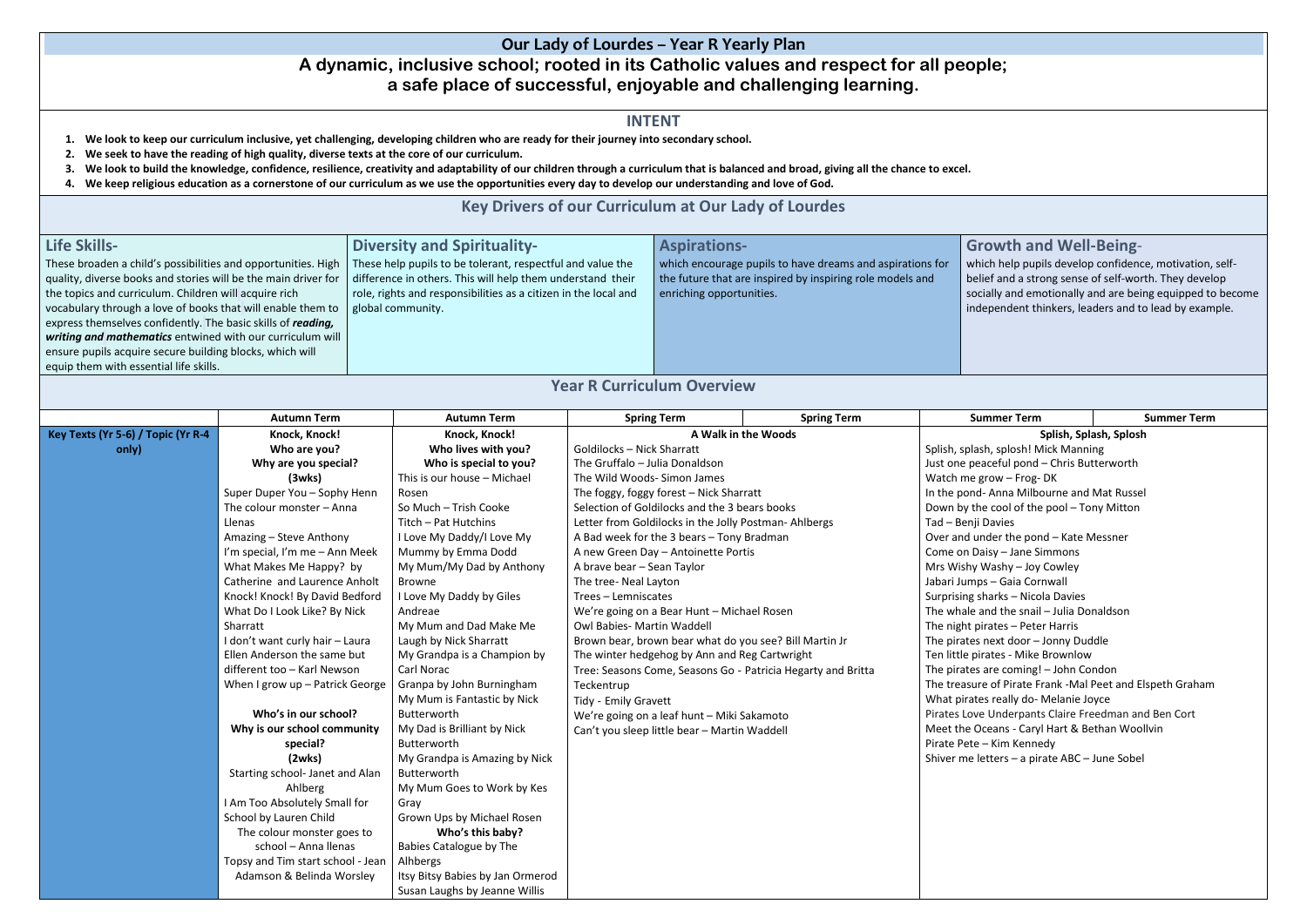|                                                                                   |                                                                                                                                       | 15 things not to do with a baby $-$<br><b>Margaret McAllister</b><br>Who is the special baby in the<br>stable?<br>The Nativity story |                                                                                                                                                                                         |                                                                                                                                                                                                         |                                                                                                                                                                                                                |                                                                                                                                                                |
|-----------------------------------------------------------------------------------|---------------------------------------------------------------------------------------------------------------------------------------|--------------------------------------------------------------------------------------------------------------------------------------|-----------------------------------------------------------------------------------------------------------------------------------------------------------------------------------------|---------------------------------------------------------------------------------------------------------------------------------------------------------------------------------------------------------|----------------------------------------------------------------------------------------------------------------------------------------------------------------------------------------------------------------|----------------------------------------------------------------------------------------------------------------------------------------------------------------|
| Why Did we Choose to Teach<br>this Text / Topic Now?                              | All about the child- what they<br>are most familiar with!                                                                             | <b>Building on learning about</b><br><b>Christianity and being a Catholic</b><br><b>School</b>                                       | A topic that engages children in<br>the school woodland area,<br>encourages physicality and<br>wellbeing.<br>Spring is a time for new growth.                                           |                                                                                                                                                                                                         | A topic that will use the local<br>resources to hand near school -<br>the duck pond, the school pond<br>and Rottingdean rock pools at<br>the seaside<br>The weather should be more<br>agreeable in the Summer! | Looking at pollution in the sea<br>and how it harms animals                                                                                                    |
| Where are the examples of vivid<br>experiences and memory making<br>in this unit? | 'Settling into big school'<br><b>Making new friends</b>                                                                               | <b>Nativity performance</b>                                                                                                          | The visitor: A sleeping bag<br>arrives in Reception class.<br>Finding different clues left by<br>the visitor<br>Porridge tasting with different<br>topping                              | <b>Wilderness wood trip</b><br>Going on a Gruffalo hunt                                                                                                                                                 | <b>Letter from Mamma Duck</b><br>about Daisy<br>Frogspawn/tadpoles in the<br>classroom.<br>Fire fighter visit                                                                                                  | Trip to the rock pools- we find a<br>letter from Pirate Pete wanting<br>more crew.<br><b>Pirate school</b><br><b>Making grog</b><br>Pirate picnic on the beach |
| In English Lessons we will focus<br>on:                                           | <b>RWInc phonics</b><br><b>Recognising name</b><br><b>Holding a pencil</b>                                                            | <b>RWInc phonics</b><br><b>Copying name</b><br>Letter formation<br>Rhyme<br>Hearing sounds in cvc words                              | <b>RWInc phonics</b><br><b>Writing name independently</b><br><b>Letter formation</b><br><b>Writing a list</b><br><b>Writing a caption</b><br><b>Story maps</b><br><b>Speech bubbles</b> | <b>RWInc phonics</b><br>Hearing and blending sounds in<br>cvc words<br>Non-fiction: look at a contents/<br>index page<br><b>Writing a recount</b>                                                       | <b>RWInc phonics</b><br><b>Reading cvc words</b><br>Use non-fiction books to find<br>answers to our questions<br><b>Writing a letter</b>                                                                       | <b>RWInc phonics</b><br>Seaside poems                                                                                                                          |
| In our Maths lessons we will<br>focus on:                                         | Subitising and playing with<br><b>Number</b><br>Same/ not the same                                                                    | Subitising and gaining a sense of<br><b>Number</b><br><b>Comparing numbers 1,2,3</b><br><b>Composition on mumbers 1-3</b><br>Pattern | <b>Becoming familiar with</b><br>numerals to and from 5 incl zero<br><b>Comparing numbers to 5</b><br><b>Composition of numbers to 5</b><br>1more/1 less                                | <b>Becoming familiar with</b><br>numerals 6 -10<br><b>Combining 2 groups</b><br>Length/height<br>Time<br><b>Comparing numbers to 10</b><br>Number bonds to 10<br>3D shape<br><b>Volume and capacity</b> | <b>Building numbers beyond 10</b><br><b>Counting patterns beyond 10</b><br><b>Adding more</b><br><b>Taking away</b>                                                                                            | <b>Patterns and relationships</b><br><b>Spatial reasoning</b>                                                                                                  |
| In Geography                                                                      | <b>Orientation of the school</b>                                                                                                      |                                                                                                                                      | <b>Explore the natural world</b><br>around them - woodland<br>habitat                                                                                                                   | <b>Explore the natural world</b><br>around them, making<br>observations and drawing<br>pictures of animals and plants;                                                                                  | First-hand experience of a rock<br>pool habitat<br><b>Explore a seaside environment</b>                                                                                                                        | <b>Explore the natural world</b><br>around them, making<br>observations and drawing<br>pictures of animals and plants;                                         |
| In History                                                                        | Talk about the lives of the<br>people around them<br>Know some similarities and<br>differences between things in<br>the past and now, | A sense of time in their own<br>lives<br><b>Understanding past and present</b>                                                       | Talk about the lives of the<br>people around them and their<br>roles in society.                                                                                                        | Talk about the lives of the<br>people around them and their<br>roles in society<br><b>Woodland rangers</b>                                                                                              |                                                                                                                                                                                                                | Know some similarities and<br>differences between things in<br>the past and now,<br><b>History of pirates/famous</b><br>pirates                                |
| In Science                                                                        |                                                                                                                                       | Growth                                                                                                                               | <b>Nocturnal animals</b><br><b>Woodland animals</b><br><b>Seasons</b><br><b>New life</b>                                                                                                | Floating/sinking<br><b>Uses of water</b><br><b>Water cycle</b><br>Changing states of matter/ice<br>play                                                                                                 | Life cycle of frogs/ butterflies<br>Pond /rock pool habitats                                                                                                                                                   | <b>Rock pool creatures</b>                                                                                                                                     |
| In DT                                                                             | Free play with construction                                                                                                           | <b>Making a photo frame</b><br><b>Christmas Lego challenge</b><br>Diva lamp from clay                                                | Joining -tape, split pins, paper<br>clips, rubber bands<br><b>Goldilocks and 3 bears puppets</b>                                                                                        | Junk modelling                                                                                                                                                                                          | <b>Construct large and small</b><br>waterways                                                                                                                                                                  | <b>Pirate hats</b><br><b>Pirate cutlass</b>                                                                                                                    |
| In PE                                                                             | <b>Stopping on</b><br>command/following<br>instructions<br>Climbing up and over safely                                                | <b>Spatial awareness</b><br>Moving in and out                                                                                        | <b>Bear Hunt Dance</b><br>Gymnastics - moving with<br>control                                                                                                                           | <b>Games - Focus on medium size</b><br>balls                                                                                                                                                            | Games - bats and small balls                                                                                                                                                                                   | <b>Athletics - Sports day practise</b>                                                                                                                         |
| In Art                                                                            | Looking at many different<br>artists portraits<br><b>Guiseppe Archimboldo</b>                                                         | <b>Piet Mondrian</b><br><b>Firework paintings</b><br><b>Christmas card</b>                                                           | <b>Woodland colours</b><br><b>Tree collage</b>                                                                                                                                          | Andy Goldsworthy - natural art                                                                                                                                                                          | Monet - the lily pond<br><b>Water colours</b>                                                                                                                                                                  |                                                                                                                                                                |